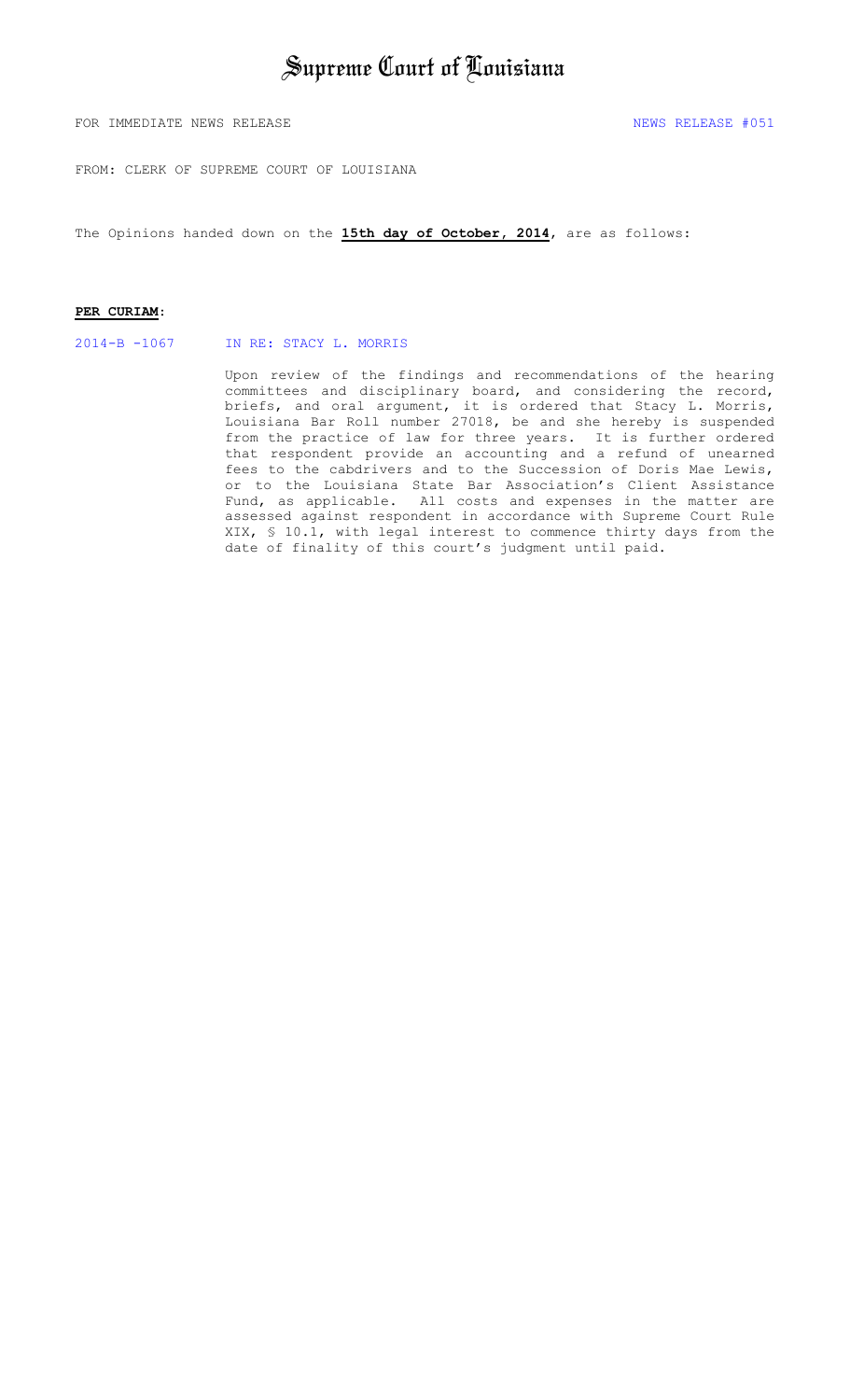# <span id="page-1-0"></span>SUPREME COURT OF LOUISIANA NO. 14-B-1067 IN RE: STACY L. MORRIS

#### ATTORNEY DISCIPLINARY PROCEEDINGS

### PER CURIAM

This disciplinary matter arises from formal charges filed by the Office of Disciplinary Counsel ("ODC") against respondent, Stacy L. Morris, an attorney licensed to practice law in Louisiana.

#### **UNDERLYING FACTS AND PROCEDURAL HISTORY**

 In August 2011, in the disciplinary board's docket number 11-DB-081, the ODC filed formal charges against respondent arising out of four client matters. Respondent answered the formal charges and essentially denied any misconduct. The matter then proceeded to a formal hearing on the merits, conducted by a hearing committee over three days in January and March 2012.

 In January 2012, the ODC filed a second set of formal charges against respondent in 12-DB-004, arising out of one client matter. Respondent answered the formal charges but could not specifically deny, admit, or stipulate to any allegations of misconduct. The matter then proceeded to a formal hearing on the merits, conducted by a hearing committee in May 2012.

Thereafter, the two sets of formal charges were consolidated by order of the disciplinary board. The board subsequently filed in this court a single recommendation of discipline encompassing both sets of formal charges.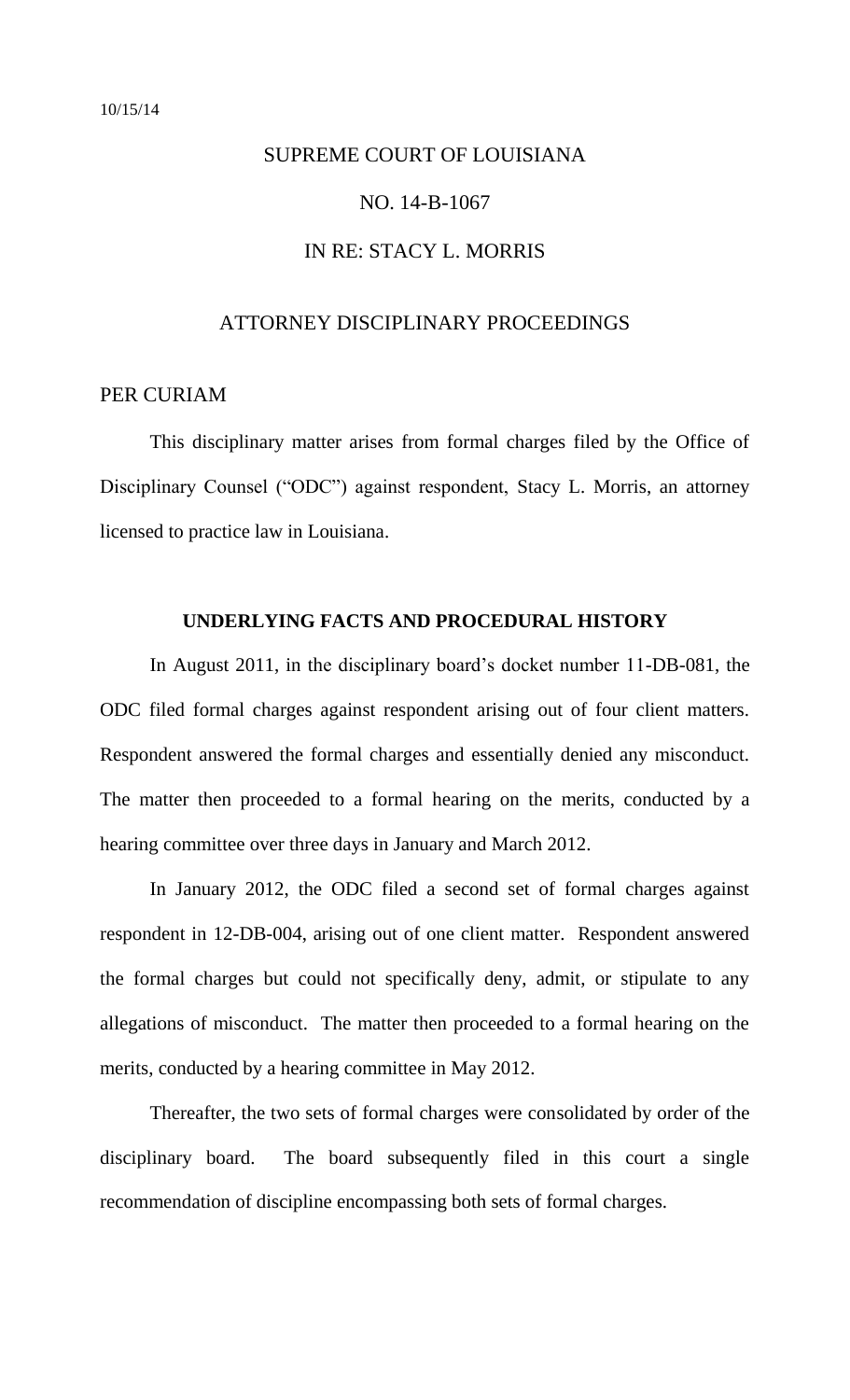#### **11-DB-081**

#### *Count I – The CALA/Day Matter*

In 2004, respondent contracted with "Citizens Against Legal Abuse" ("CALA"), a non-licensed domestic corporation that provided legal services to prospective clients and aggressively advertised its services to the New Orleans minority community as a "non-profit" legal representation resource. During 2004, CALA and respondent maintained adjacent addresses in a duplex on Banks Street in New Orleans. Respondent was advertised as available to represent clients referred by CALA. To facilitate this arrangement, copies of printed attorney-client contracts with the heading "Citizens Against Legal Abuse, Inc., Stacy L. Morris Attorney and Counselor at Law," were given to prospective clients. In exchange for a referral, respondent typically remitted to CALA a percentage or portion of the fee paid by the client, characterizing such payments as "donations." CALA retained primary responsibility for setting, quoting, and collecting legal fees (usually a fixed fee) from prospective clients. After concluding contractual terms with the client, a CALA employee contacted respondent to advise she had been retained and to provide details of the legal matter.

 In November 2004, Gail Day, a resident of Illinois, contacted Verna Joseph, a CALA employee, seeking legal representation for her son, Zachary Day, who was facing charges of misdemeanor trespass. Ms. Joseph quoted a \$500 legal fee to Ms. Day and sent her an attorney-client contract to sign. Ms. Day then forwarded both the payment and the signed contract to Ms. Joseph. Thereafter, respondent made one court appearance to enroll as counsel of record but did no other work in Zachary's case. Respondent did not communicate with Zachary or Ms. Day about the status of the matter. Another attorney associated with CALA ultimately interceded on Zachary's behalf and resolved the criminal charges.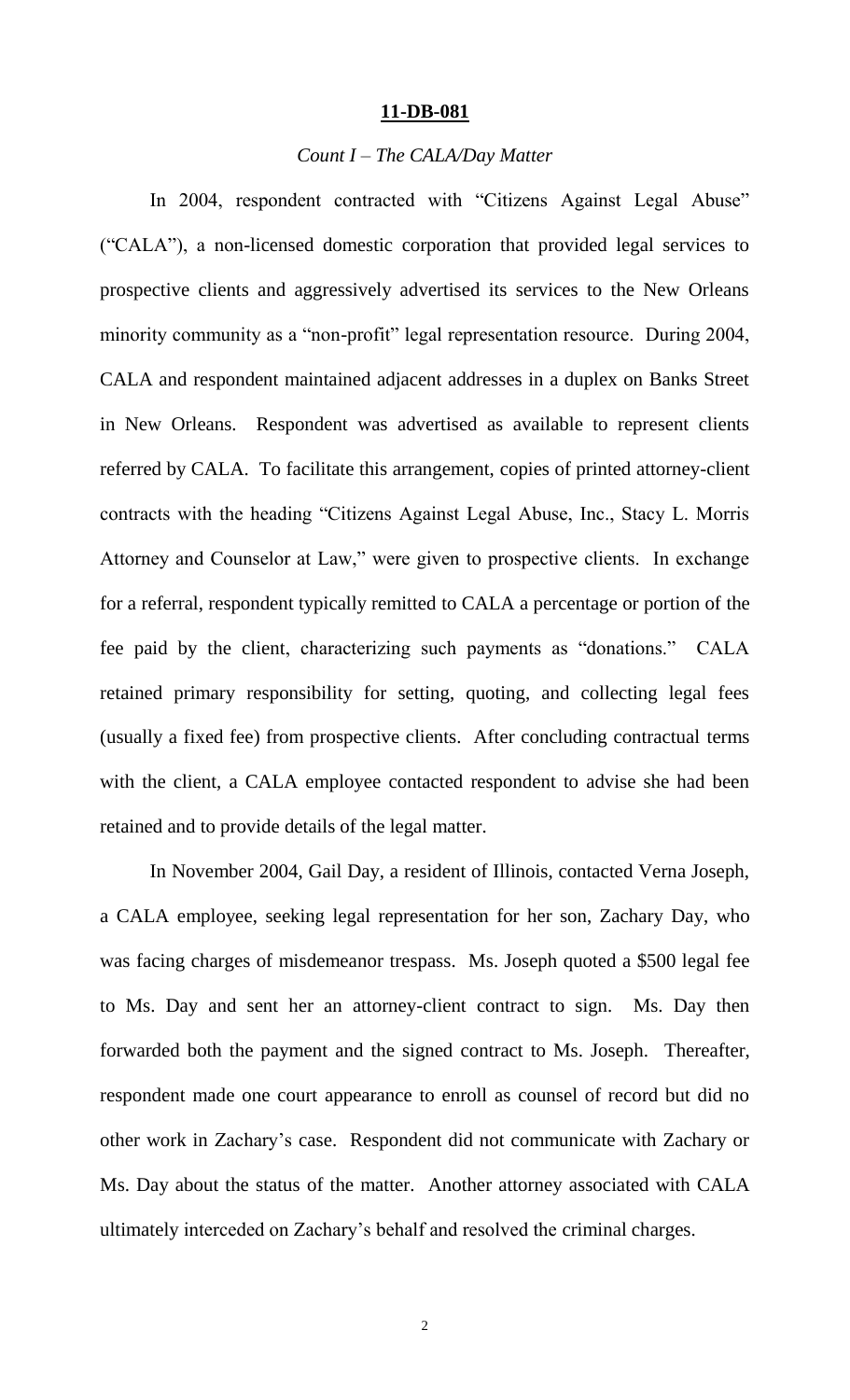The ODC alleged respondent violated the following provisions of the Rules of Professional Conduct: Rules 1.3 (failure to act with reasonable diligence and promptness in representing a client), 1.4 (failure to communicate with a client), 1.5(f)(5) (failure to refund an unearned fee), 5.4(a) (a lawyer shall not share legal fees with a nonlawyer), 5.5(b) (facilitating the unauthorized practice of law by a nonlawyer), and 7.2(b) (sharing fees with a corporation not licensed to practice law).

#### *Count II – The Lewis Matter*

 In April 2004, Jocelyn Lewis retained respondent to file an appeal on behalf of her grandson, Peter Lewis, following his conviction of second degree murder. Mrs. Lewis was referred to respondent by CALA and she paid Verna Joseph the quoted fixed fee of \$1,700. Respondent accepted the representation and enrolled in May 2004, appearing at Peter's sentencing hearing. During the hearing, respondent made an oral motion for appeal and promised the trial judge she would supplement the motion in writing. When she failed to do as promised, respondent had to file an out-of-time appeal, which the court summarily denied. Respondent then abandoned any further efforts to complete the representation. Mrs. Lewis requested a refund of the legal fee she paid, but respondent failed to comply with her request.

 The ODC alleged respondent violated the following provisions of the Rules of Professional Conduct: Rules 1.3 and 1.5(f)(5).

#### *Count III – The Cabdrivers Matter*

In June 2007, a group of cabdrivers, led by Wadsef Kudsy, hired respondent to file a temporary restraining order enjoining the New Orleans Aviation Board ("Aviation Board") from contracting exclusively with a private company to service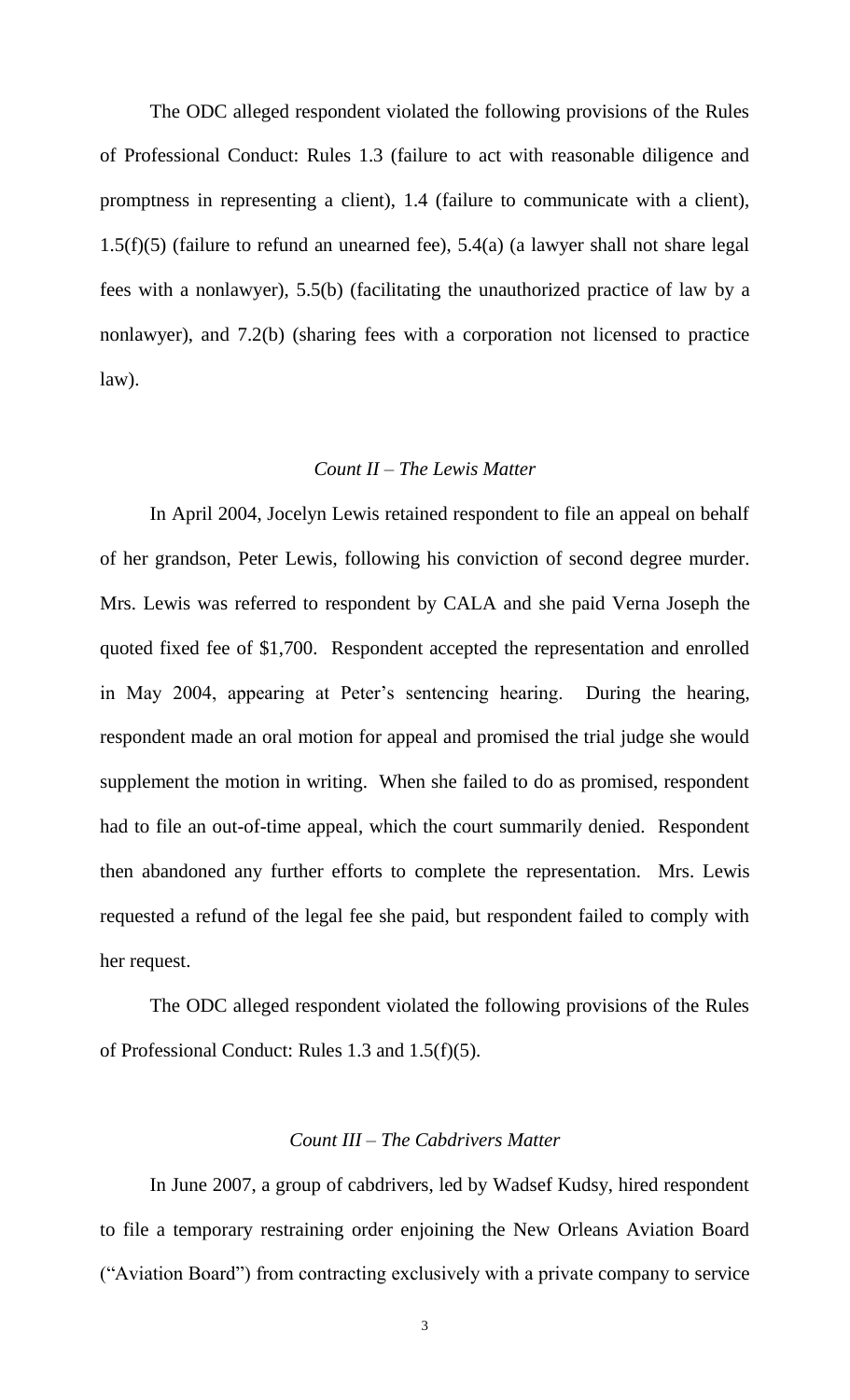the Louis Armstrong International Airport. Respondent formed "Airport Taxi Cab Drivers, LLC" and entered into individual contracts with approximately 253 cabdrivers. The contracts provided respondent would receive a one-third contingency fee for "any amount recovered in case suit is filed" and called for a \$10,000 payment to be used for anticipated litigation expenses to be held in escrow. Based on respondent's verbal representations, the cabdrivers understood the \$10,000 payment would be the entire fee for the representation. Respondent later asked for and was paid an additional \$11,400, claiming she needed additional funds to pursue the litigation. Respondent induced the cabdrivers to make the second payment by showing them a "draft temporary restraining order." During the representation, respondent filed no pleadings or claims with any agency, board, or court on behalf of the cabdrivers.

In April 2008, when Mr. Kudsy became dissatisfied with respondent's failure to respond to information requests, he sent her a certified letter discharging her from the representation. In the letter, he asked for an accounting and for a return of the unearned portion of the fee, but respondent did not comply with the request. Respondent insisted she had earned the entire \$21,400 fee because her informal negotiations with the Aviation Board ultimately led to the relief the cabdrivers were seeking. However, the Aviation Board abandoned the contract proposal for an entirely unrelated reason. Respondent's timesheets do not reflect that she did any substantial work in the matter to justify her retention of the entire \$21,400.

The ODC alleged respondent violated the following provisions of the Rules of Professional Conduct: Rules 1.3, 1.4, 1.5 (charging an unreasonable fee), 1.5(f)(2) (payment of fees in advance of services),  $1.5(f)(5)$ ,  $1.15$  (safekeeping property of clients and third persons), and 8.4(c) (engaging in conduct involving dishonesty, fraud, deceit, or misrepresentation).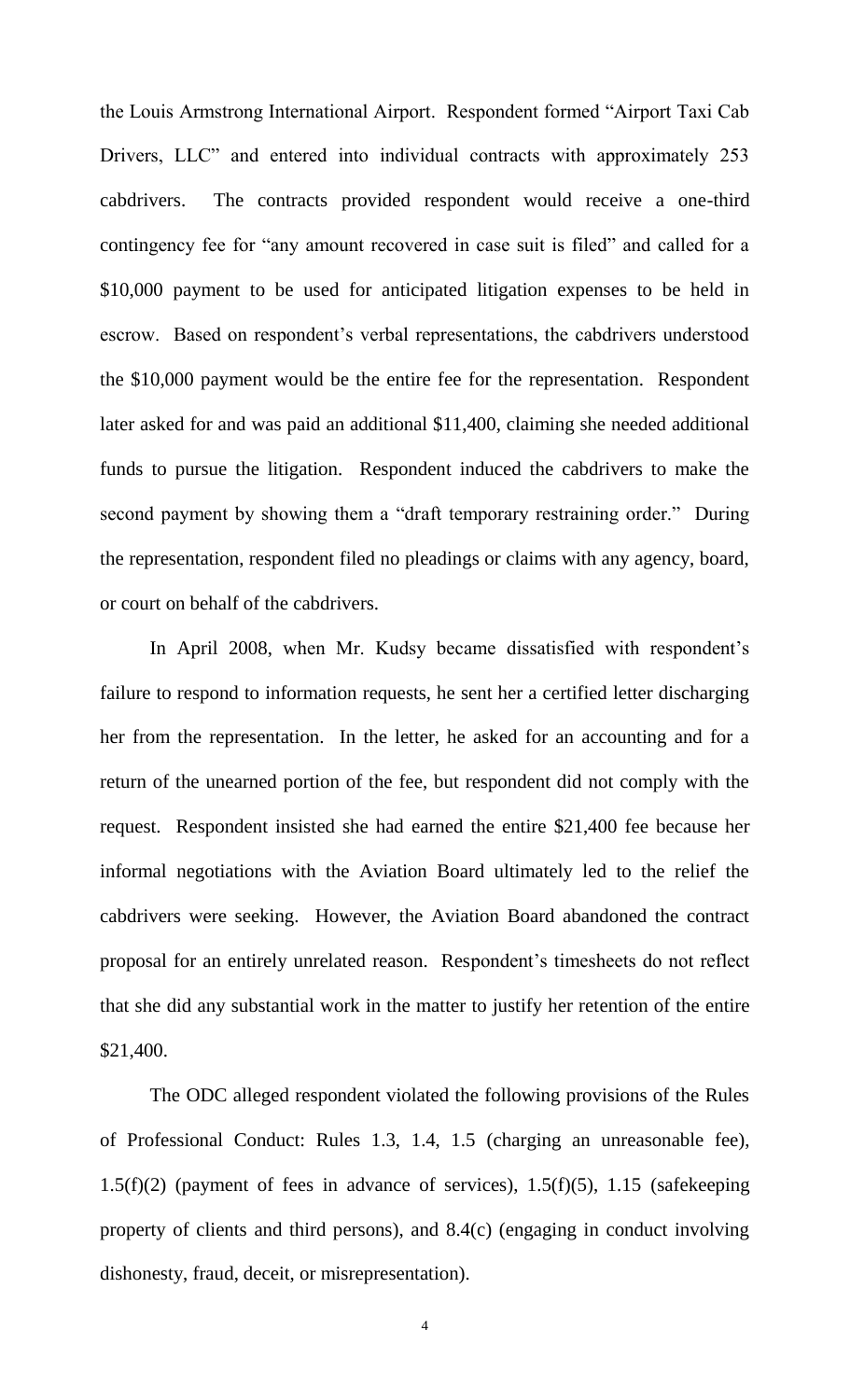#### *Count IV – The Succession Matter*

 Respondent was hired to complete the succession of Doris Mae Lewis. Joanna Lewis, an heir to the succession, signed an attorney-client contract which provided that respondent would receive a \$1,500 fixed fee. In August 2008, respondent filed a petition for possession in Orleans Parish Civil District Court, asserting that there was no need to appoint an administrator because the succession was essentially debt-free. In actuality, the estate was over \$18,000 in debt, primarily related to the last illness of the decedent. Based on respondent's representations, the judge signed a judgment of possession, placing the heirs in possession of the estate assets and concluding the succession.

In December 2008, respondent filed an application with the court seeking to appoint an administratrix in the succession without disclosing that a judgment of possession had previously been signed and the succession closed. A different judge from the Orleans Civil District Court signed an order appointing Dana Lewis as administratrix.

 One of the decedent's assets consisted of a checking account containing \$7,258.10 in deposits. Stating that she intended to open an estate account and pay the estate's outstanding bills, respondent instructed Joanna to withdraw the entire sum from the checking account and give the funds to her paralegal. Joanna did so, and respondent deposited the funds into her law office account at Regions Bank. She subsequently converted all or part of the proceeds to her own use. Respondent never opened an estate account or paid any outstanding estate debts from the proceeds, nor did she refund any portion of these sums to the heirs. During her sworn statement, respondent expressly denied ever receiving or depositing the funds into her law office account.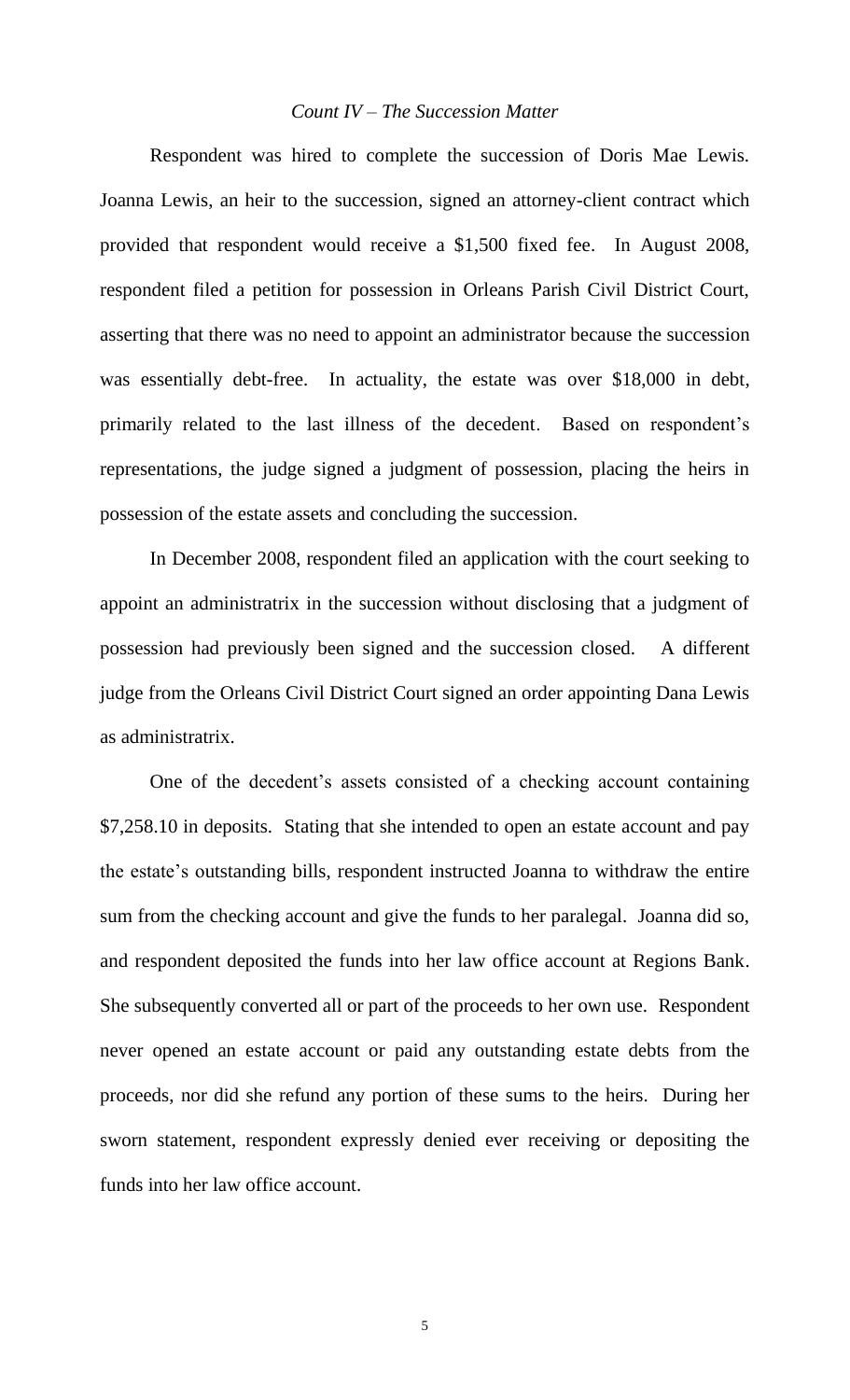The ODC alleged respondent violated the following provisions of the Rules of Professional Conduct: Rules 1.1(a) (failure to provide competent representation to a client), 1.15, 3.3(a) (candor toward the tribunal), and 8.4(c).

#### *Hearing Committee Report*

 As previously stated, this matter proceeded to a formal hearing on the merits, conducted by the hearing committee over three days in January and March 2012. Following the hearing, the committee issued its report. The committee made the following findings based upon the evidence and testimony presented at the hearing:

Count I - Zachary Day and Gail Day testified by telephone from Chicago. Zachary testified that after being arrested in New Orleans in November 2004, he contacted his mother, who in turn contacted CALA and sent the agency \$500. A lawyer, whom he believed to be respondent, appeared in Municipal Court with him for his arraignment and entered a not guilty plea on his behalf. A May 2005 trial date was selected. Zachary then heard nothing further concerning his case although Ms. Day testified that she made numerous attempts to contact respondent. Zachary and his mother traveled to New Orleans for the trial, but respondent could not be located and an unknown, unnamed attorney present at the CALA office went to court with them and secured a dismissal of the criminal charges.

Respondent testified that although she had accepted some cases from CALA as a referring agency, she did not handle Zachary's legal matter. She denied the signature on the attorney-client contract was hers and denied she had ever spoken with either Zachary or his mother, or that she had any involvement in his case.

Considering this testimony, the committee found the ODC failed to prove by clear and convincing evidence that respondent was hired to represent Zachary Day. As both Zachary and his mother testified by phone, neither was present before the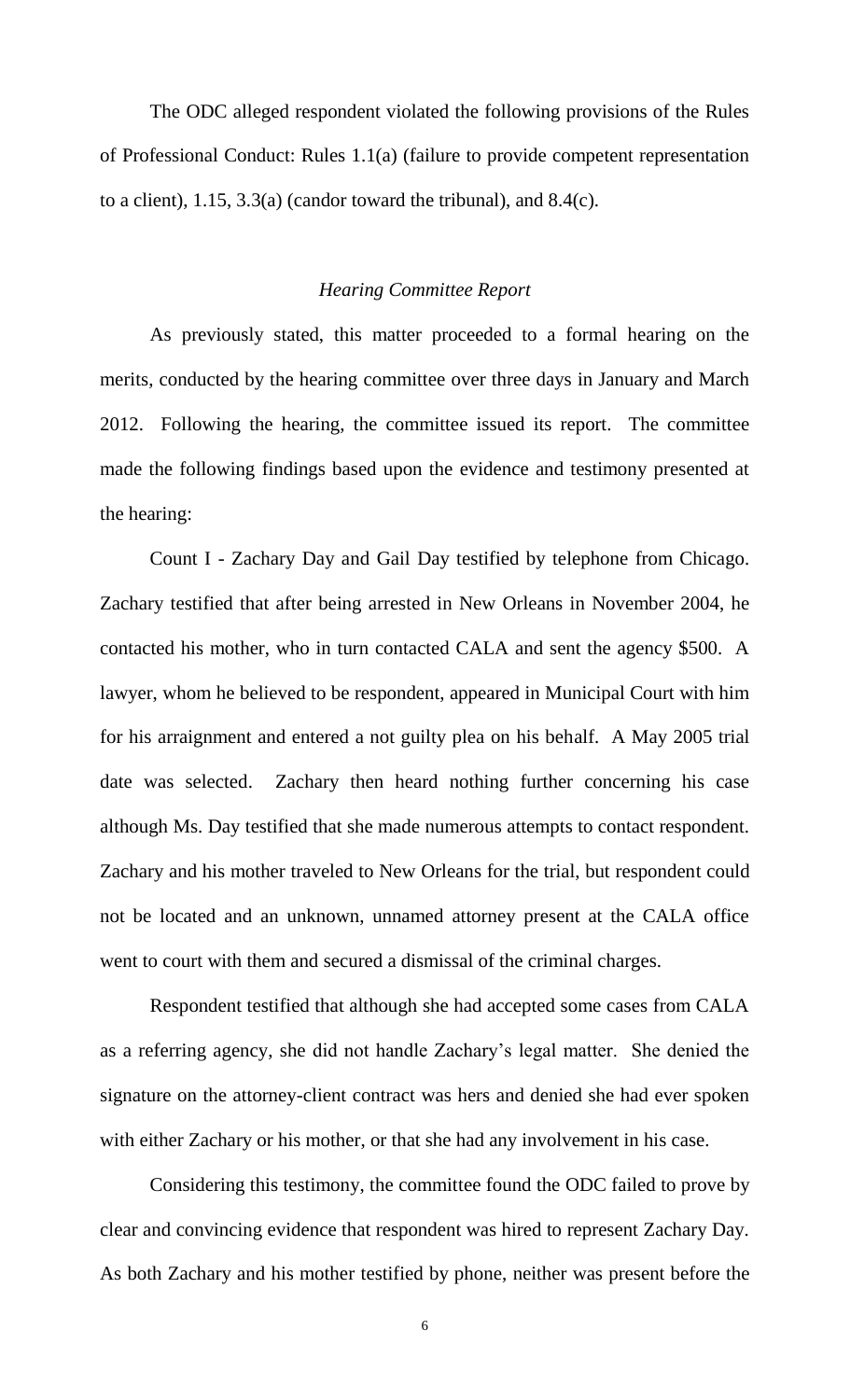committee to make a physical identification of respondent. Complicating matters is that no evidence as to CALA, other than the Articles of Incorporation, or any testimony from any officer/employee of CALA was provided. While respondent's work with CALA is concerning, the ODC failed to submit sufficient proof concerning its involvement. Based on this reasoning, the committee recommended Count I be dismissed.

Count II – Respondent was hired, through CALA, to appeal Peter Lewis' criminal conviction. Jocelyn Lewis paid CALA's Verna Joseph \$1,700 in connection with this matter. No attorney-client contract between respondent and Mr. Lewis was introduced into evidence, and respondent testified that she was only paid \$700 to represent Mr. Lewis. Respondent testified that she earned this fee by appearing at two hearings and that she orally moved the court to appoint the Louisiana Appellate Project as Mr. Lewis' appeal counsel.

From the record, the committee found it is clear respondent did not timely file Mr. Lewis' appeal, although she did file an "out of time" appeal, albeit in an improper jurisdiction. Respondent also requested that the court allow her to withdraw as counsel. After both the motion to withdraw and the motion for out of time appeal were denied, respondent did no further work in the matter. An attorney for the Louisiana Appellate Project testified that she prepared and filed the appeal and that it was accepted and considered by the court of appeal.

The committee concluded that respondent initially enrolled as counsel for Mr. Lewis and then did not timely or correctly file an appeal. Nevertheless, it does not appear that respondent's actions/inactions had any effect, as the Louisiana Appellate Project filed an appeal which was accepted by the court of appeal. Furthermore, no written contract between respondent and Mr. Lewis was introduced into the record. Therefore, the committee determined the ODC failed to prove an attorney-client contract by clear and convincing evidence, or that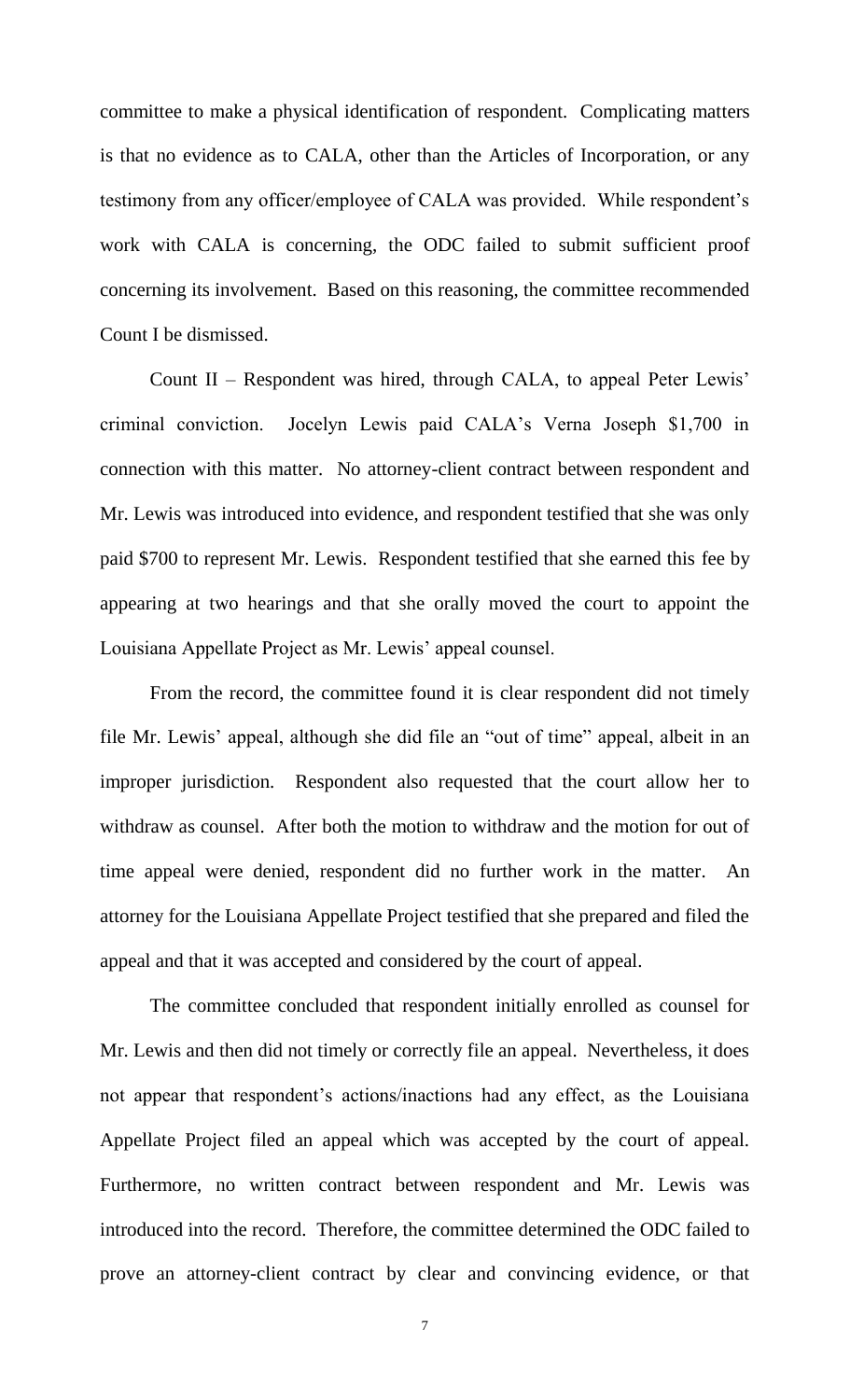respondent failed to do what she was supposed to have done, or that she did not earn the \$700 she claims to have received. Based on this reasoning, the committee recommended Count II be dismissed.

Count III - It is unclear whether Mr. Kudsy was acting on behalf of the other cabdrivers when he terminated respondent's representation and requested a return of funds. It is difficult to understand why respondent would enter into contingency fee contracts with the individual cabdrivers when she was to represent their collective interests against the Aviation Board's taxi management plans. Apparently, it was her intent to "pool" the costs she received and to handle the representation as a joint representation of all cabdrivers concerned with the actions of the Aviation Board. While her handling of a matter on behalf of hundreds of individuals (albeit with similar/identical positions) under individual contracts is troubling, a far greater concern is respondent's failure to place the funds into a trust account or to provide her clients with an accounting of the costs incurred. Moreover, respondent claimed that she used these costs in connection with the representation of her clients, but a "spreadsheet" of claimed expenses submitted after the hearing reveals that most entries were payments to her office staff and a paralegal. Payments for ordinary secretarial and staff services are considered to be part of a lawyer's overhead costs and may not be passed on to a client, and charges for paralegal services are not chargeable to a client except with the client's consent and where the lawyer's fee is based upon an hourly rate.<sup>1</sup>

Based on these findings, the committee determined that respondent violated Rule 1.4 by failing to communicate with Mr. Kudsy as to the status of her representation, Rule 1.5(f) by failing to refund an unearned fee, and Rule 1.15 by admittedly failing to place what the contract calls "costs" in a trust account and by

 $\overline{a}$ 

<sup>&</sup>lt;sup>1</sup> See Rule 1.8(e)(3) of the Rules of Professional Conduct.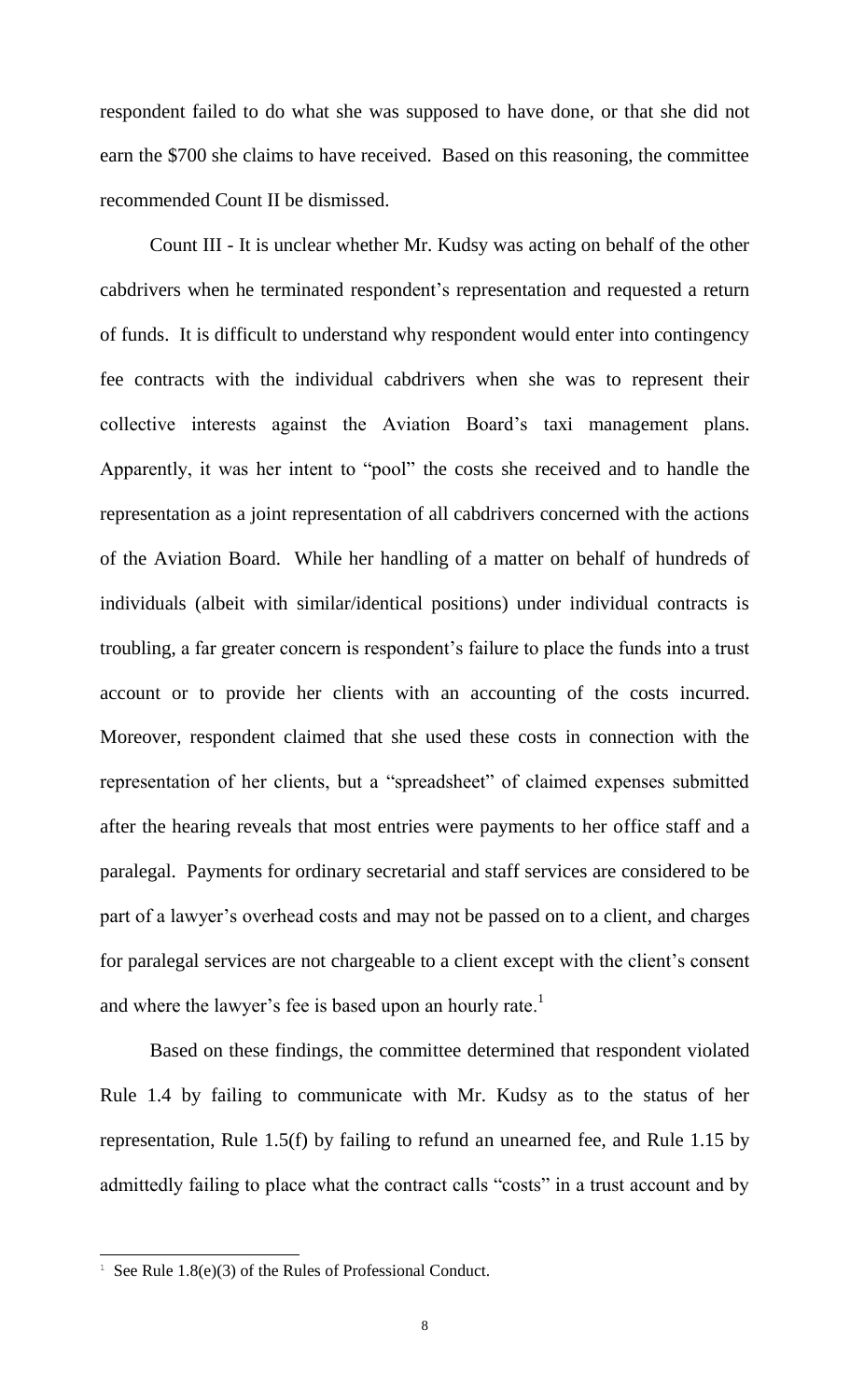failing to provide an accounting to Mr. Kudsy at the termination of the attorneyclient relationship.

Count IV - The crux of the complaint is that respondent withdrew \$7,258.10 from the decedent's bank account, deposited it into her own checking account at Regions Bank, and then converted part or all of the funds to her own use. Respondent claimed she "thought" her account at Regions Bank was a trust account, although it was actually her operating account from which various checks were paid to her former paralegal and secretary. Following the hearing, respondent submitted a spreadsheet of payments out of the Regions account, which included payments to her office staff and herself, presumably in an attempt to support her claims that the funds transferred from the decedent's account to her account were used for legitimate succession related purposes. Respondent admitted that no expense reconciliation was provided to the succession representatives.

The committee found respondent knowingly violated Rule 1.15 as she moved funds from the estate directly to her personal checking account, Rule 3.3(a) as she misled the committee as to the existence of her trust account, and Rule 8.4(c) by moving the estate's account funds directly to her checking account and failing to account for those funds which were, at the very least, partially unearned.

The committee determined respondent's actions were knowing and caused serious or potential injury to her clients. Citing the ABA's *Standards for Imposing Lawyer Sanctions*, the committee determined the applicable baseline sanction in Count III is suspension and in Count IV is disbarment.

 In aggravation, the committee noted the conversion of the succession funds to respondent's personal use (Count IV) and her failure to provide any accounting to the cabdrivers (Count III) are serious matters reflecting on the integrity of respondent and on the legal profession. The committee did not detect any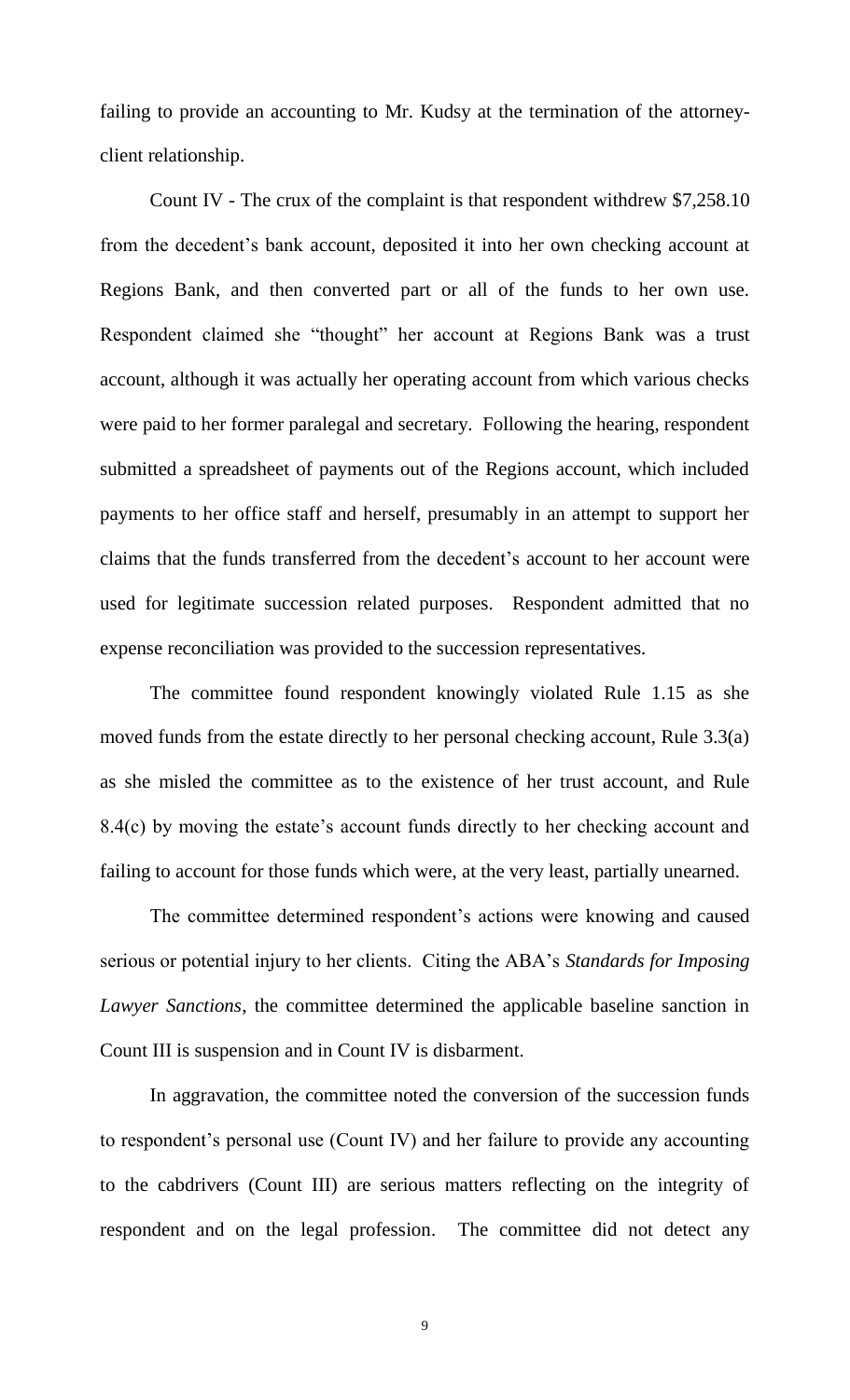particular remorse by respondent, noting her willingness to only admit to somewhat sloppy bookkeeping practices.

In mitigation, the committee found inexperience in the practice of law (admitted 2000). The committee noted that since 2001, respondent has been a sole practitioner working from her home, and thus, may have lacked the value of professional mentoring relationships. Respondent has also devoted a substantial portion of her practice to representations that serve the public interest, in the areas of criminal defense and other under-served areas of the community.

Under these circumstances, the committee recommended disbarment. The committee further recommended respondent reimburse \$7,258.10 to the Lewis succession and that she be assessed with all costs of these proceedings.

The ODC filed an objection to the hearing committee's factual findings and legal conclusions.

#### **12-DB-004**

 In 1981, Ernest McGee was convicted of second degree murder in Orleans Parish Criminal District Court. After his direct appeal was denied, Mr. McGee filed a *pro se* application for post-conviction relief. The judge ordered a hearing in 1999. A series of delays ensued involving successive attorneys who enrolled on Mr. McGee's behalf and then withdrew. By September 2003, no hearing had been held in the matter. Mr. McGee's family then retained respondent to represent him at the hearing.

In October 2003, respondent appeared in court and enrolled as counsel. With respondent present, the court ordered the matter re-fixed for November 2003. Respondent failed to appear as ordered and failed to appear at any of the subsequent re-settings. She finally appeared in court in September 2004, at which time the court instructed her to produce a copy of the original *pro se* application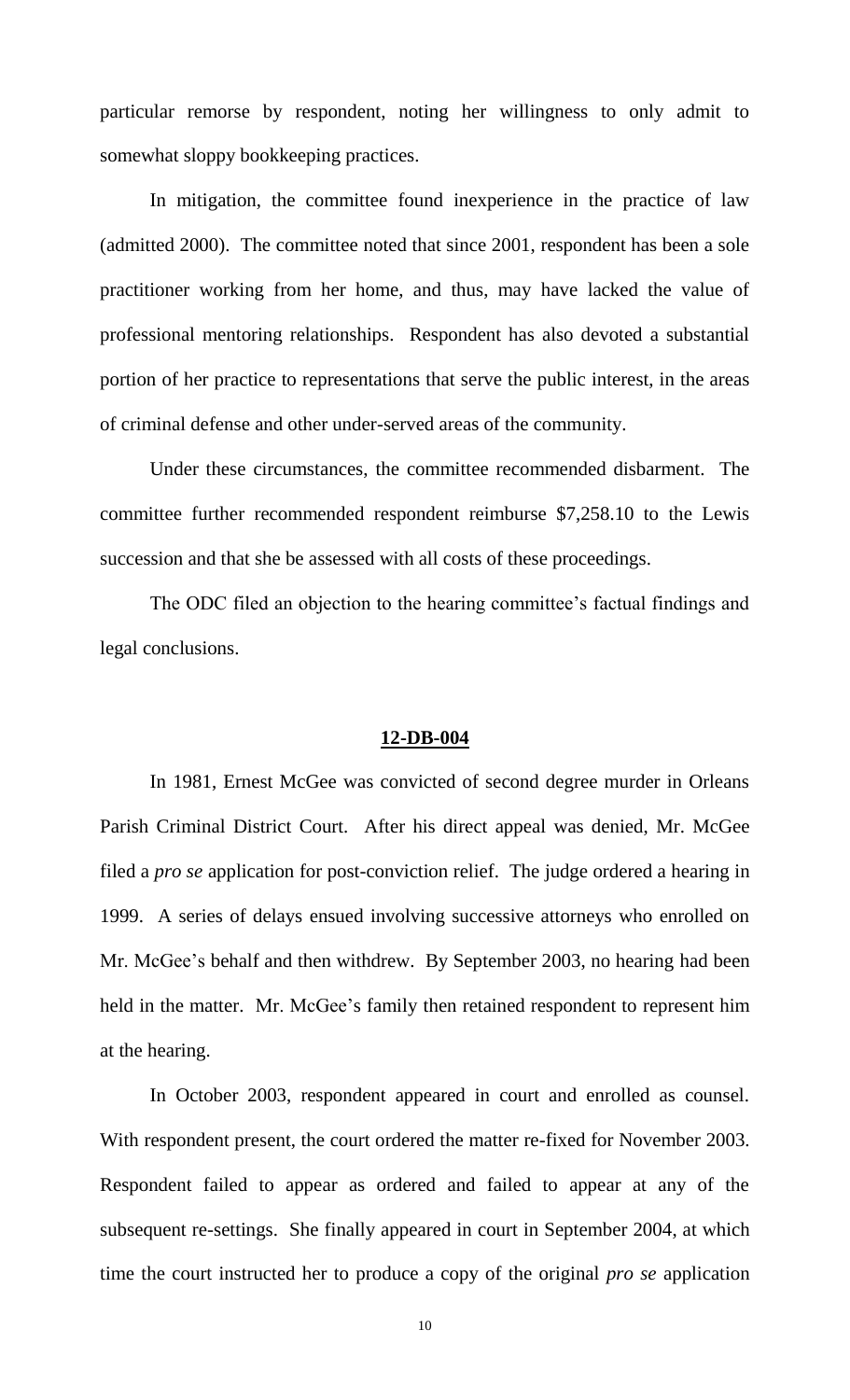and then re-fixed the matter to December 2004. Respondent failed to honor the court's instructions and failed to appear at any subsequent court settings.

In the interim, Mr. McGee's siblings repeatedly tried to contact respondent to learn the status of the matter and to discover what actions she was taking on behalf of their brother. Respondent did not respond to their requests.

The post-conviction issue remained unresolved. In October 2007, Mr. McGee filed a disciplinary complaint with the ODC seeking a refund of unearned fees. Respondent answered the complaint, denying that she had agreed to represent Mr. McGee at the post-conviction hearing or that any unearned fee question was presented by her withdrawal from the representation prior to the conclusion of the post-conviction process.

The ODC alleged respondent violated the following provisions of the Rules of Professional Conduct: Rules 1.2 (scope of the representation), 1.4, and 1.5(f)(5).

#### *Formal Hearing*

 As previously indicated, this matter proceeded to a formal hearing on the merits, conducted by the hearing committee in May 2012. Following the hearing, the committee issued its report.

#### *Hearing Committee Report*

 After considering the testimony and evidence presented at the hearing, the hearing committee made factual findings consistent with the underlying facts set forth above. The committee found the testimony of respondent to be credible and, in large part, the testimony of the entire McGee family to be inconsistent or not credible. In consideration of this testimony, the committee made the following additional factual findings: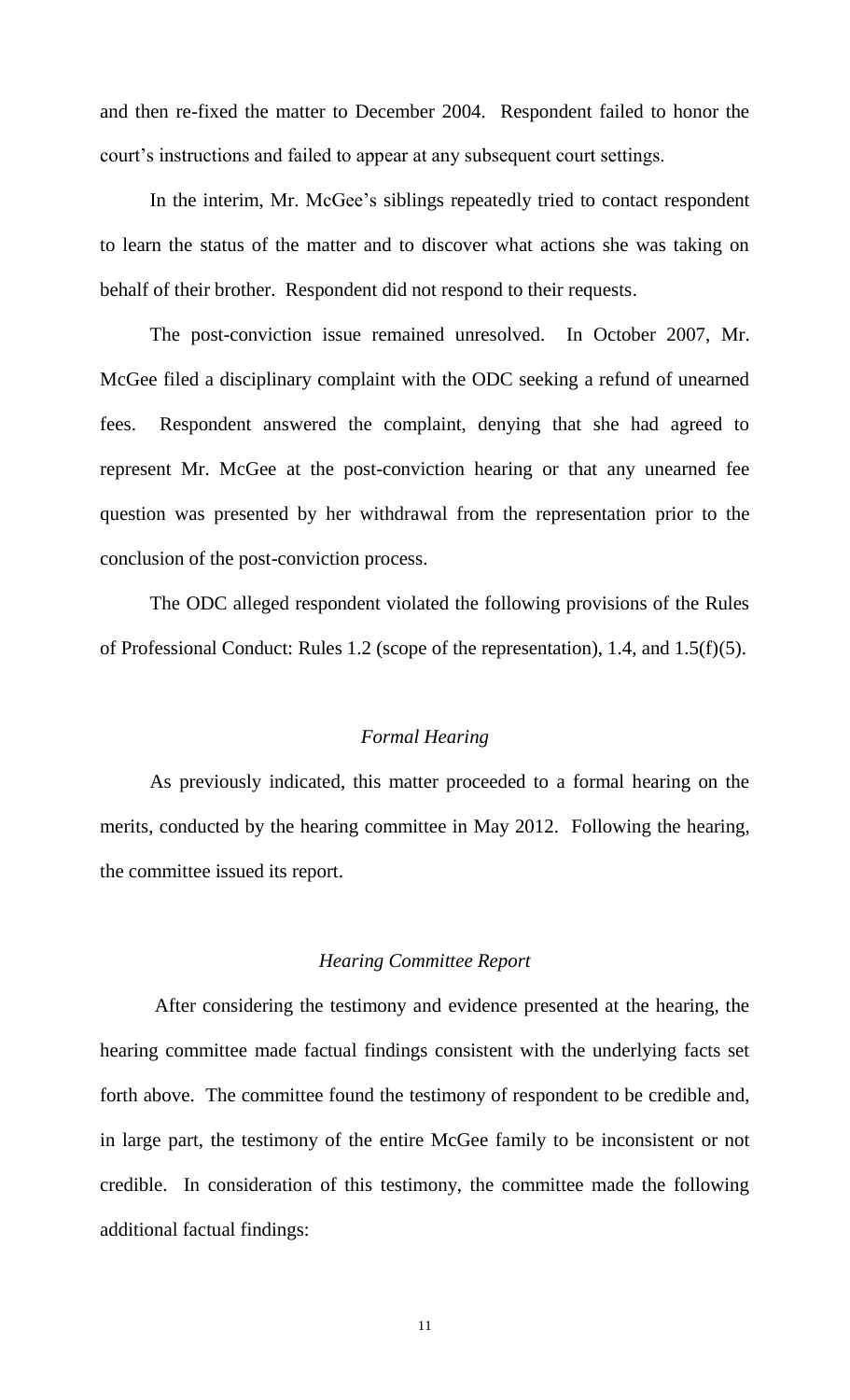The exact amount of the fee agreed upon and actually paid for the representation is unknown, although Mr. McGee claims \$3,500 was paid to respondent. The evidence establishes that at least \$1,050 was paid and that respondent appeared in court on Mr. McGee's behalf on September 4, 2003, October 21, 2003, and September 30, 2004. The evidence is unclear whether respondent provided the State with a copy of Mr. McGee's application for postconviction relief which had been filed in 1999. However, the State filed a response to this application in 2007.

At the time of the formal hearing, respondent did not have a copy of Mr. McGee's file as her office and its contents were destroyed during Hurricane Katrina. Based upon her past work practices, however, respondent would have met with Mr. McGee at the courthouse or at the parish prison during the representation and would have researched his application for post-conviction relief by reviewing his entire criminal matter. Her work would have included legal research and pretrial work.

Based upon her past work practices, respondent's communications regarding the case would have been directed to her client. As a courtesy to the family, she would also have talked to Mr. McGee's brother, David, about public information concerning the case. Respondent would have communicated with Mr. McGee in writing, by phone, or by face-to-face contact while he was at the courthouse for a hearing. She would also have requested that he be remanded to the parish prison so she could have hands-on contact with him. On February 10, 2004, Mr. McGee was ordered to Orleans Parish Prison from Angola State Penitentiary. While the evidence does not reflect whether the transfer was requested by respondent, Mr. McGee admitted that respondent had transferred him for a court appearance on that day. In 2005, respondent was discharged from the representation, and another attorney was hired to represent Mr. McGee. In 2010, Mr. McGee's application for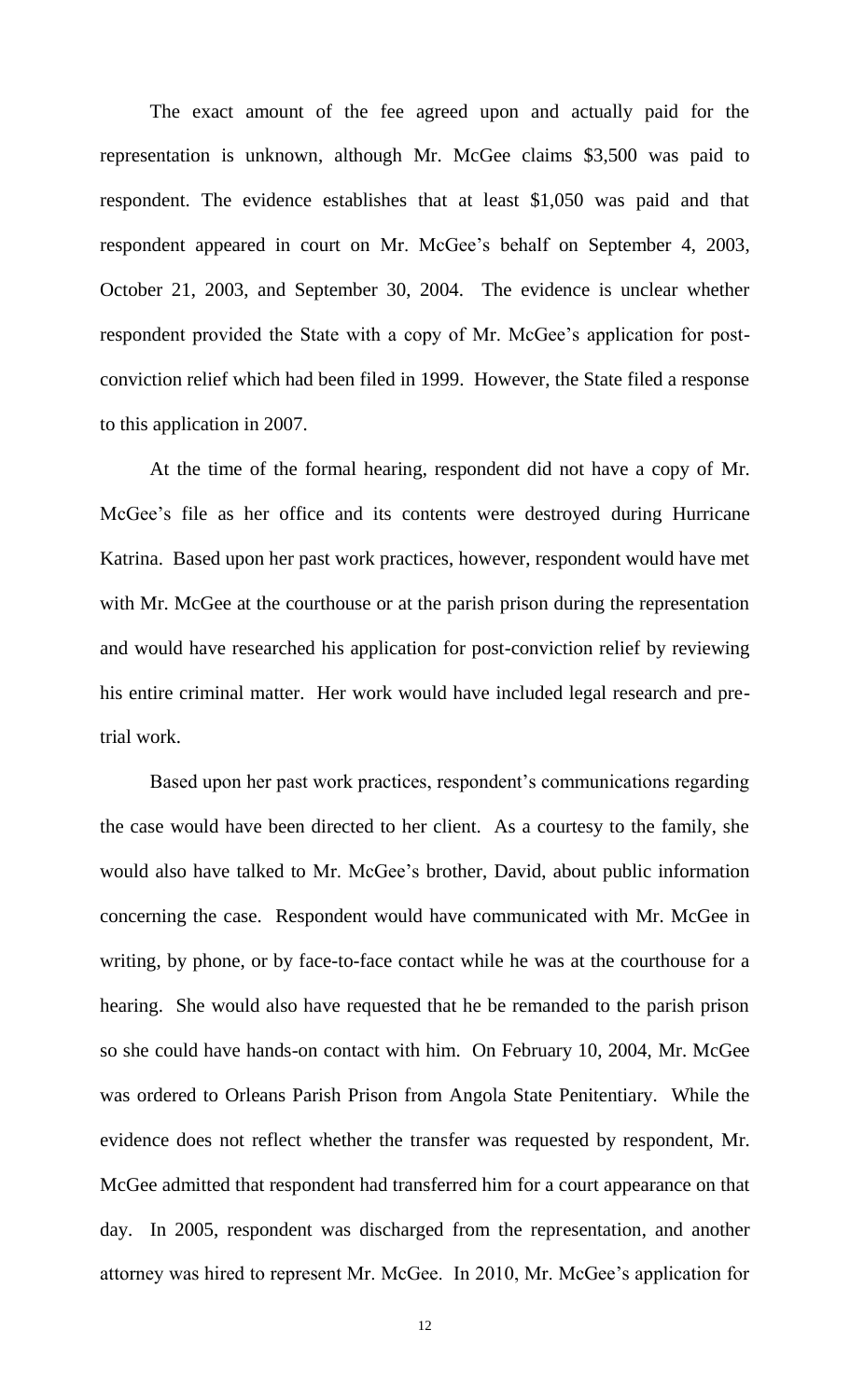post-conviction relief was dismissed on the basis that it was repetitive and did not warrant relief pursuant to La. Code Crim. P. art. 930.3.

Based on these factual findings, the committee determined the ODC did not prove a violation of Rules 1.3 or 1.4 by clear and convincing evidence. Respondent credibly described her usual work practices in representing criminal clients in post-conviction relief matters, showing she would have adequately researched and prepared the McGee matter and appropriately participated in the related court hearings. The committee accepted respondent's testimony regarding her communications with Mr. McGee and his family, finding such communications would have been reasonable and in compliance with her obligations under the Rules of Professional Conduct.

However, the committee did find a technical violation of Rule  $1.5(f)(6)$ , noting that after Mr. McGee filed his complaint, respondent had an obligation to place the amount of the disputed fee into her trust account and suggest means for a prompt resolution of the dispute. In explanation for her failure to comply with this obligation, respondent stated that she believed the complaint did not have merit and that in the event the allegations were proven true, she would be ordered to refund the fees. The committee determined that respondent's interpretation, although technically incorrect, was understandable because the ODC had originally dismissed Mr. McGee's complaint. The committee also determined that based upon her testimony, respondent earned a fee of at least \$3,500 for the representation. Given the amount of work she performed in the case, the committee felt respondent understandably would have thought that no refund was owed. Under the circumstances, the committee concluded no formal discipline or sanction should be imposed in this matter.

The ODC filed an objection to the hearing committee's recommendation to dismiss the formal charges.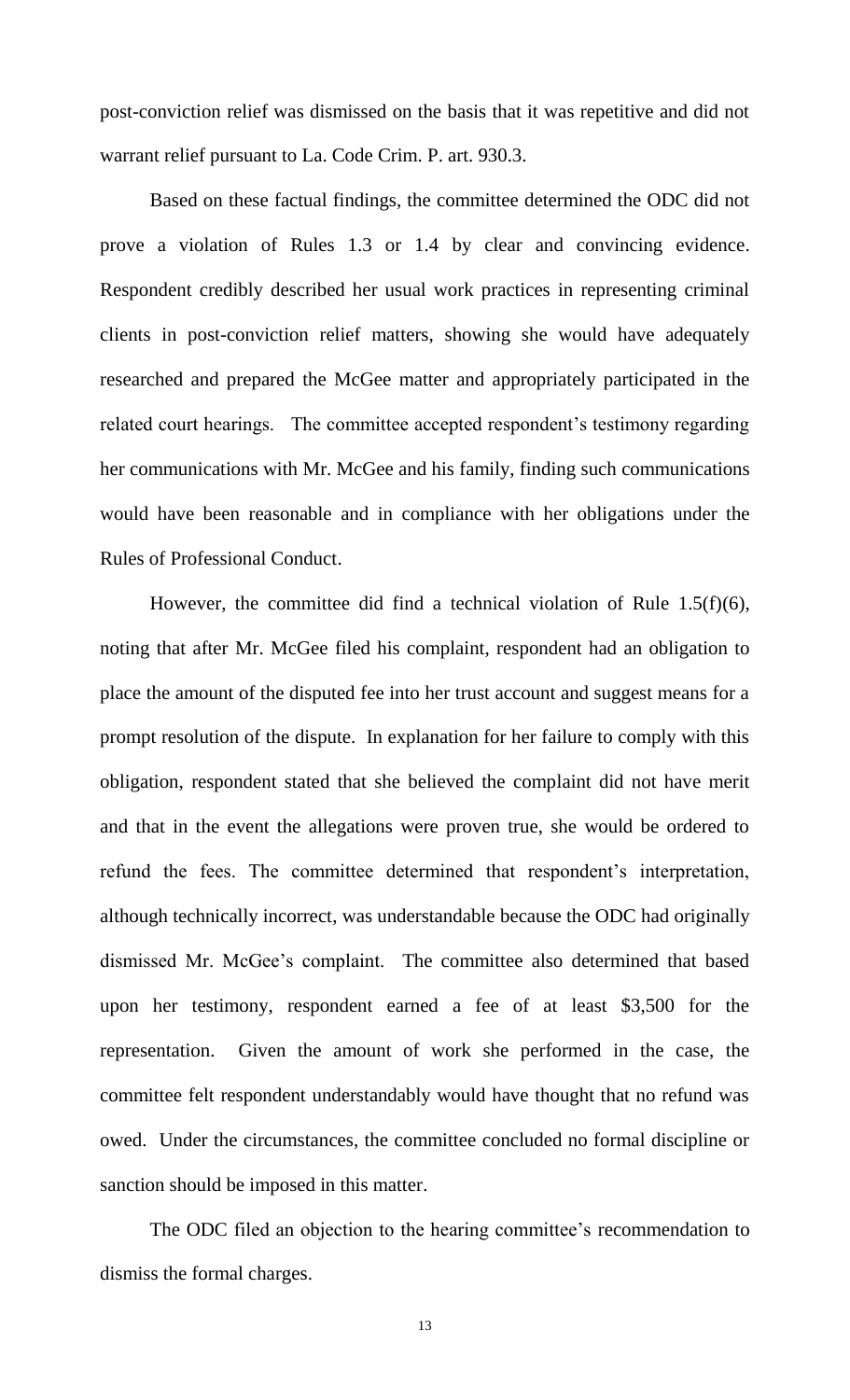#### **11-DB-081 & 12-DB-004**

#### *Disciplinary Board Recommendation*

After reviewing the consolidated matters, the disciplinary board determined the hearing committees' findings of fact are supported by the record and are not manifestly erroneous. As to 12-DB-004, the board adopted the factual findings and legal conclusions of the committee as well as its recommendation that the formal charges be dismissed for lack of sufficient evidence. As to 11-DB-081, the board found the committee's findings ignore several key facts:

Count  $I$  – The committee's determination that there was insufficient evidence to establish that respondent had agreed to represent Zachary Day or handle any portion of his case does not amount to manifest error. However, the committee failed to make several important factual findings with respect to respondent's relationship with CALA, which are evident in the record.

The record establishes that respondent worked with CALA on a number of cases, even sharing a building with the agency at one point. The record contains various pleadings respondent prepared and filed that identified her as an attorney affiliated with CALA. Respondent admitted CALA periodically referred cases to her and that she paid for these referrals. In her sworn statement, respondent testified that she considered the cases to be "free work," as she was not making much money after sharing 50% of the retainer fees with CALA. The record contains printouts from CALA's website indicating CALA was not a recognized law firm authorized to practice law. Respondent identified the founder/owner of CALA and several CALA employees, none of whom are attorneys. CALA advertised its services via the website and may have passed out cards to attract prospective clients. CALA also retained primary responsibility for setting, quoting, and collecting legal fees from prospective clients.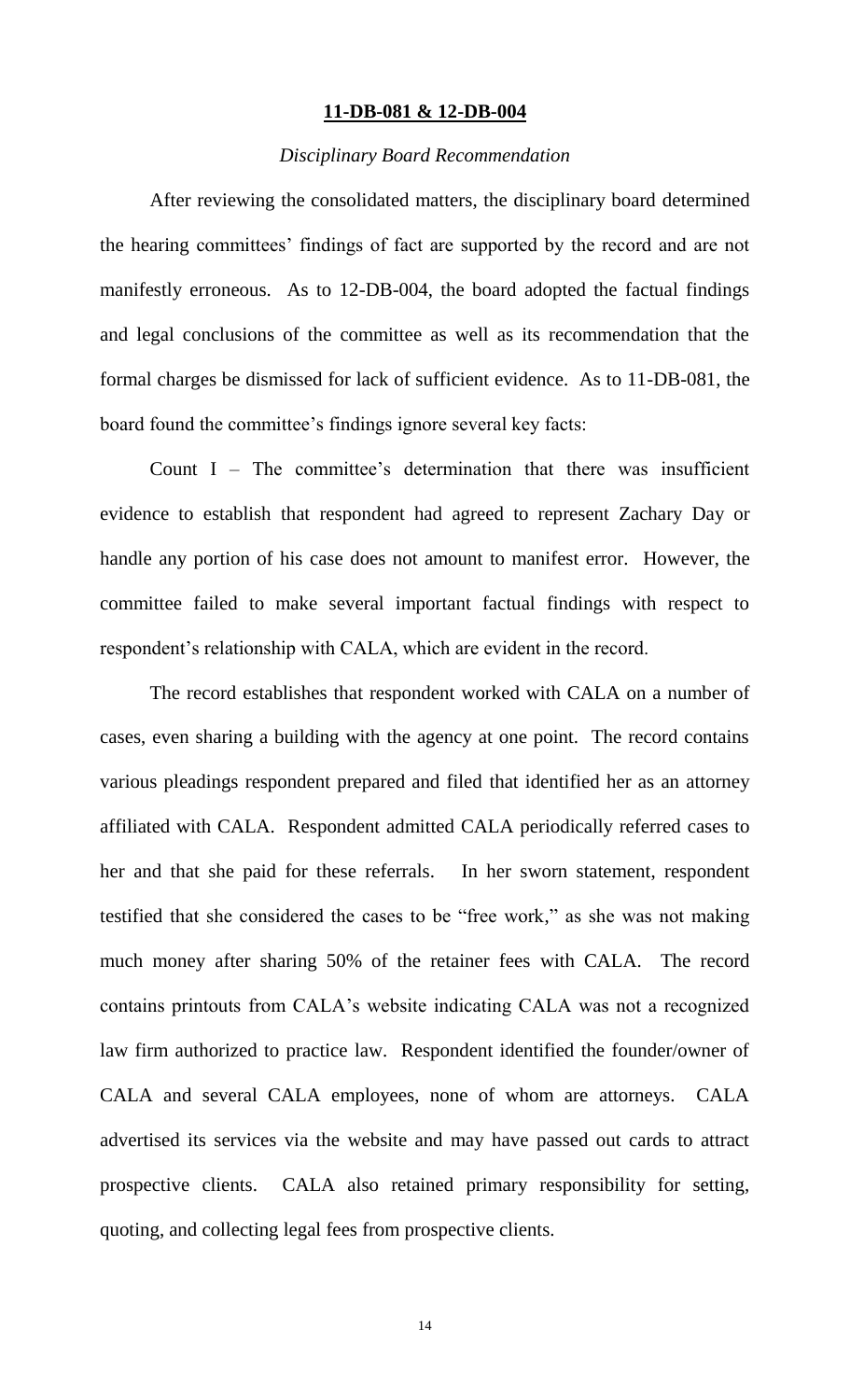Had the committee made the foregoing findings of fact in connection with respondent's fee-sharing arrangement with CALA, it would have had sufficient evidence to conclude that respondent violated Rules 5.4(a), 5.5(b), and 7.2(b).

Count II – The record demonstrates respondent enrolled as counsel for Peter Lewis in open court during the sentencing hearing. Respondent knew the time delay for appealing was thirty days from the date of sentencing, a fact explained by the judge at sentencing. Although respondent's motion to appoint the Louisiana Appellate Project to handle the appeal was denied, she took no further action and ceased communicating with Mr. Lewis or his family. Respondent also had no further contact with Ms. Joseph or anyone at CALA regarding the status of the appeal. Based on the foregoing, respondent violated Rule 1.3.

 The committee found it difficult to ascertain whether respondent did what she agreed to do and earned the \$700 she received, but failed to consider that the Lewis family actually paid \$1,700 for the representation. Whether respondent received the entire amount or only a portion because she shared fees with CALA is completely irrelevant. Respondent's claim to have earned her fee by spending countless "empty hours" on the matter is not supported by the record. At most, the evidence reveals respondent appeared at one or two hearings, orally moved for an appeal, and filed a very basic and improper motion for an out-of-time appeal. She was obligated to either refund the unearned portion of the fee or deposit an amount representing the disputed portion into a trust account. Respondent not only failed to do this, but she also failed to provide her clients with an accounting of the fees she claimed to have earned. Based on the foregoing, respondent violated Rule  $1.5(f)(5)$ .

Count III – The committee correctly concluded respondent violated Rules 1.4, 1.5(f)(2)(5), and 1.15, but failed to address the additional allegations.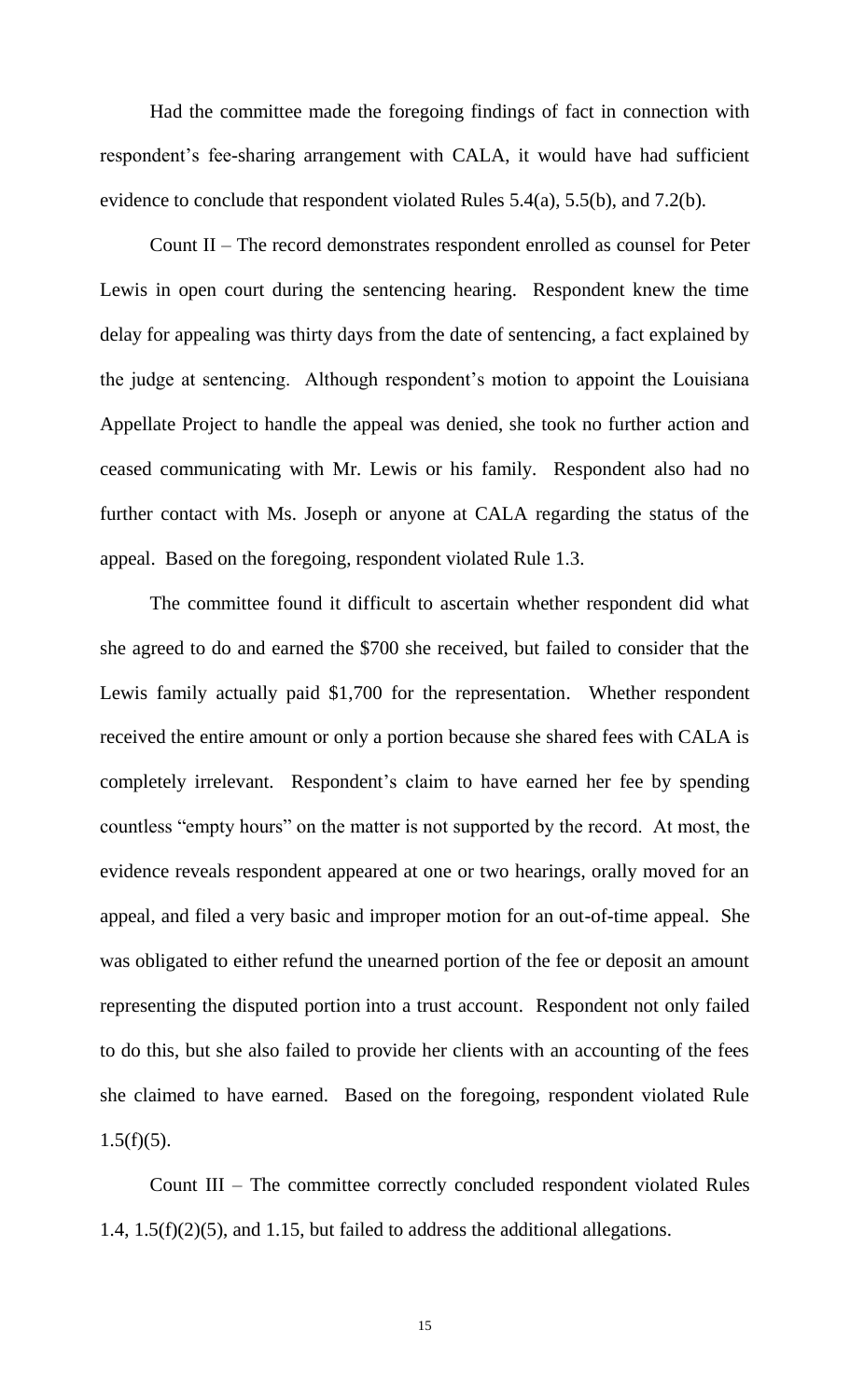According to the terms of the attorney-client contract, \$100 was to be collected from every cabdriver, deposited into respondent's trust account, and applied to costs and expenses as they accrued. The funds were not handled in accordance with these terms or as dictated by the Rules of Professional Conduct. Respondent testified that the \$21,400 she received was actually an advance on costs and expenses, which included payments made to her office staff. Such payments are generally considered as part of the attorney's overhead unless otherwise specified in the representation agreement. The contract did not expressly provide for these payments. Respondent had no legal basis for charging the cabdrivers for work performed by her staff and no reasonable explanation for incurring \$21,400 in costs and expenses during her representation. Based on these facts, respondent violated Rule 1.5.

Additionally, there is sufficient evidence in the record to establish that respondent engaged in dishonest conduct. Respondent presented a "draft temporary restraining order" to induce the cabdrivers to pay the second advancement, claiming she needed funds to pursue litigation. Although she claimed her "informal negotiations" with the Aviation Board ultimately led to the relief the cabdrivers were seeking, the cabdrivers contended that the contract proposal was abandoned because the Aviation Board was unable to obtain the minimum number of bids required by city ordinance, and thus, litigation was never a real possibility. Respondent's invoices do not reflect any meaningful or substantial work that would justify her retention of the entire \$21,400 in advancements. Based on these facts, respondent violated Rule 8.4(c).

While it is clear respondent failed to communicate with her clients and keep them reasonably informed about the status of their case, there is no evidence that she failed to act with reasonable diligence and promptness in representing them. The evidence in the record is not sufficient to establish a Rule 1.3 violation.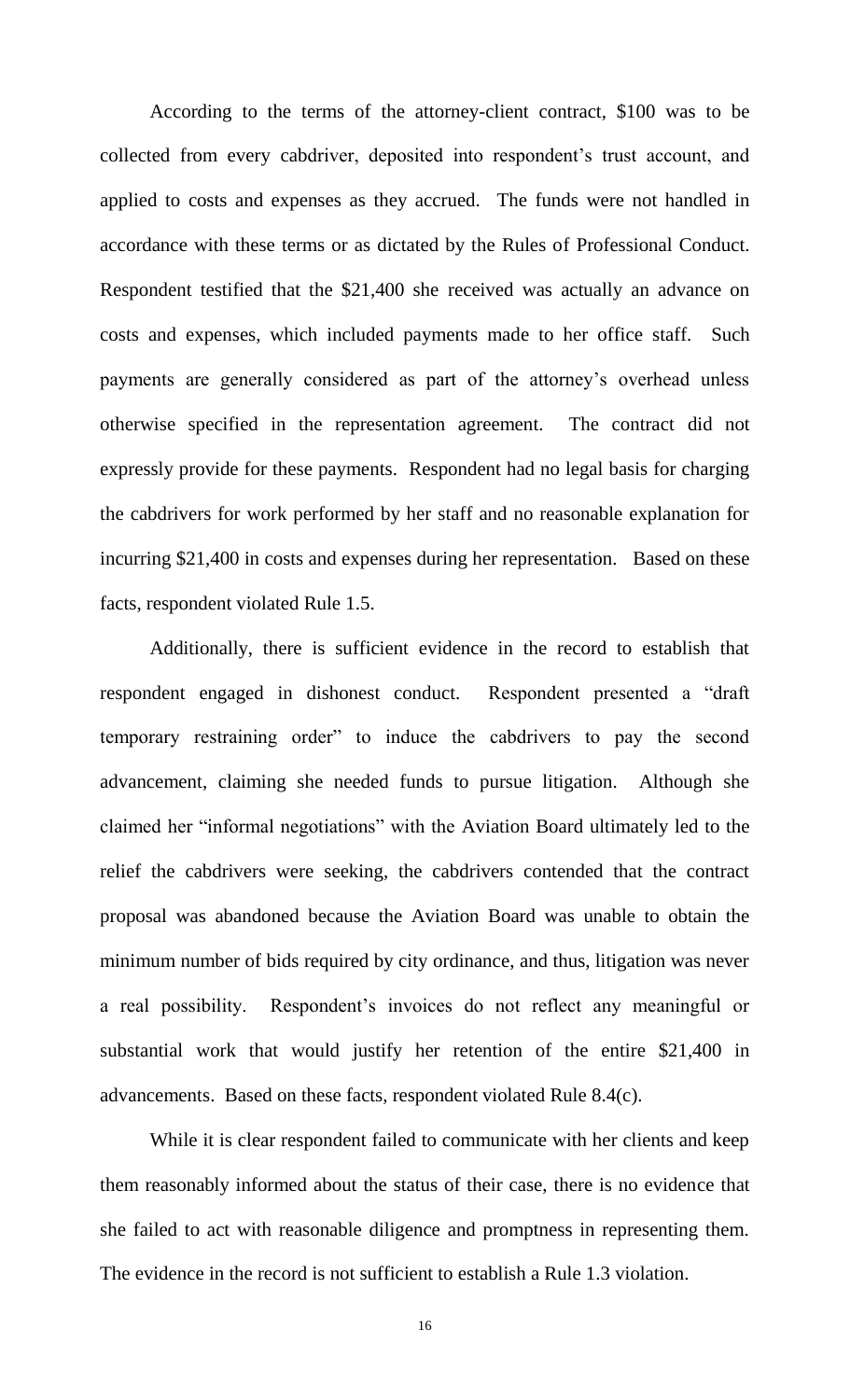Count IV – The committee correctly concluded respondent violated Rules 1.15, 3.3(a), and 8.4(c), but failed to address the allegation regarding Rule 1.1(a).

Throughout these proceedings, respondent has referred to herself as a criminal defense attorney with a good deal of experience in criminal court. However, it is obvious she lacked the requisite legal knowledge, skill, thoroughness, and preparation to handle a succession matter, evidenced by her inconsistent filings and the fact that the matter remains unresolved more than four years later. Thus, the record contains sufficient evidence to conclude respondent lacked the skill necessary to handle the succession, in violation of Rule 1.1(a).

Respondent violated multiple duties owed to her clients, the public, and the legal profession. Her actions were knowing, if not intentional, and caused actual injury to her clients. Citing the ABA's *Standards for Imposing Lawyer Sanctions*, the board determined that the applicable baseline sanction is disbarment.

 In aggravation, the board found a dishonest or selfish motive, a pattern of misconduct, multiple offenses, refusal to acknowledge the wrongful nature of the conduct, vulnerability of the victims, and indifference to making restitution. In mitigation, the board found the absence of a prior disciplinary record and a delay in the disciplinary proceedings. The board also found that respondent suffered from various illnesses during the time of her misconduct, that she worked primarily as a solo practitioner since 2001 without the benefit of professional mentoring relationships, and that she devoted a substantial portion of her practice to representations in the public interest in under-served areas of the community.

In determining an appropriate sanction, the board acknowledged the baseline sanction is disbarment, but recognized the court has sometimes imposed lesser sanctions. Considering the prior jurisprudence in light of the compelling mitigating factors present, the board concluded that a one year and one day suspension from the practice of law, which will necessitate a formal application for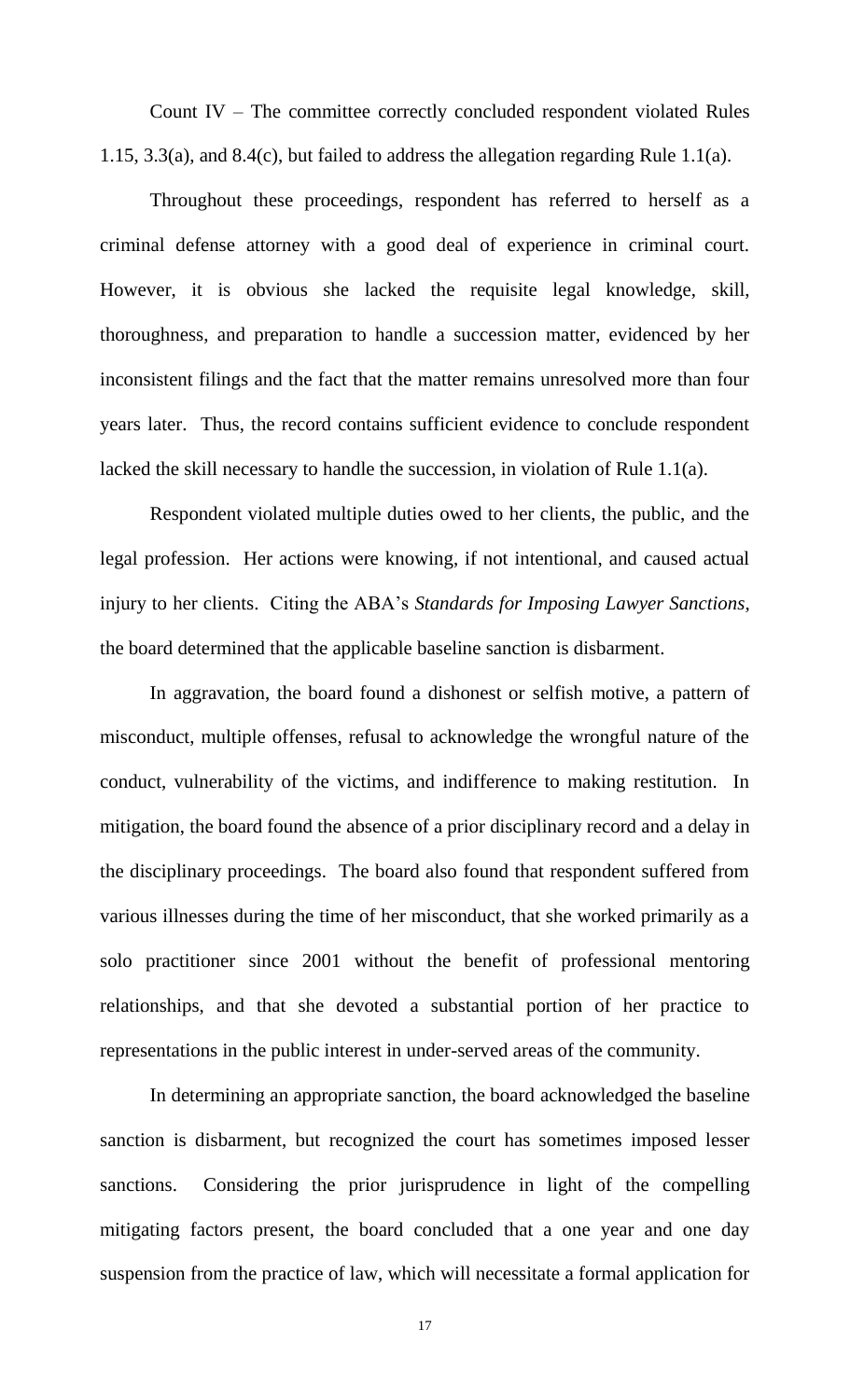reinstatement, is the appropriate sanction for respondent's misconduct. The board also recommended that respondent be ordered to pay restitution to the cabdrivers and in the succession matter, and that she be cast with all costs and expenses in this matter.

The ODC filed an objection to the disciplinary board's recommendation. Accordingly, the case was docketed for oral argument pursuant to Supreme Court Rule XIX, § 11(G)(1)(b).

#### **DISCUSSION**

Bar disciplinary matters fall within the original jurisdiction of this court. La. Const. art. V, § 5(B). Consequently, we act as triers of fact and conduct an independent review of the record to determine whether the alleged misconduct has been proven by clear and convincing evidence. *In re: Banks*, 09-1212 (La. 10/2/09), 18 So. 3d 57. While we are not bound in any way by the findings and recommendations of the hearing committee and disciplinary board, we have held the manifest error standard is applicable to the committee's factual findings. *See In re: Caulfield*, 96-1401 (La. 11/25/96), 683 So. 2d 714; *In re: Pardue*, 93-2865 (La. 3/11/94), 633 So. 2d 150.

The record in this consolidated matter supports the hearing committees' factual findings, as modified by the disciplinary board. Respondent neglected a legal matter, failed to communicate with a client, charged an unreasonable fee, failed to refund unearned fees, converted client funds, made false statements to the ODC, shared legal fees with a nonlawyer, facilitated the unauthorized practice of law by a nonlawyer, shared fees with a corporation not licensed to practice law, and engaged in conduct involving dishonesty, fraud, deceit, or misrepresentation. This conduct violated the Rules of Professional Conduct as found by the disciplinary board.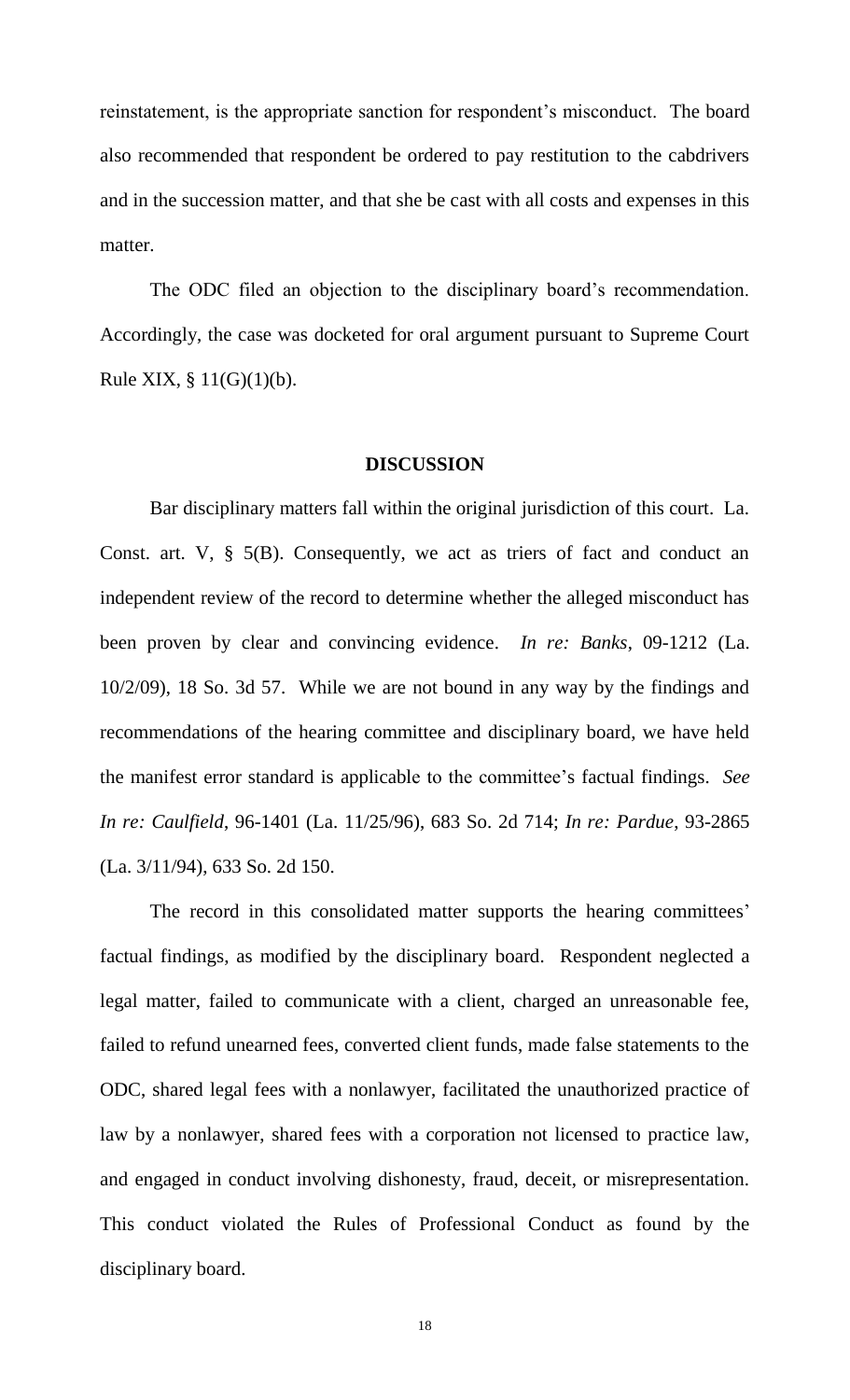Having found evidence of professional misconduct, we now turn to a determination of the appropriate sanction for respondent's actions. In determining a sanction, we are mindful that disciplinary proceedings are designed to maintain high standards of conduct, protect the public, preserve the integrity of the profession, and deter future misconduct. *Louisiana State Bar Ass'n v. Reis*, 513 So. 2d 1173 (La. 1987). The discipline to be imposed depends upon the facts of each case and the seriousness of the offenses involved considered in light of any aggravating and mitigating circumstances. *Louisiana State Bar Ass'n v. Whittington*, 459 So. 2d 520 (La. 1984).

Respondent acted knowingly and caused actual harm to her clients, the public, and the legal system. The record supports the aggravating and mitigating factors found by the board. According to the ABA's *Standards for Imposing Lawyer Sanctions*, the applicable baseline sanction is disbarment.

In considering the issue of sanction, we focus primarily on respondent's most egregious misconduct – her conversion of \$21,400 belonging to the cabdrivers and \$7,258 belonging to the heirs of Doris Mae Lewis. The record reflects that respondent has not paid any restitution to her clients in these matters. While disbarment would ordinarily be appropriate under such circumstances, *see Louisiana State Bar Ass'n v. Hinrichs*, 486 So. 2d 116 (La. 1986), we find that in light of the mitigating circumstances present in this case, a downward deviation to a three-year suspension from the practice of law is warranted.

 Accordingly, we will suspend respondent from the practice of law for three years. We will also order respondent to pay restitution to the cabdrivers and in the succession matter.